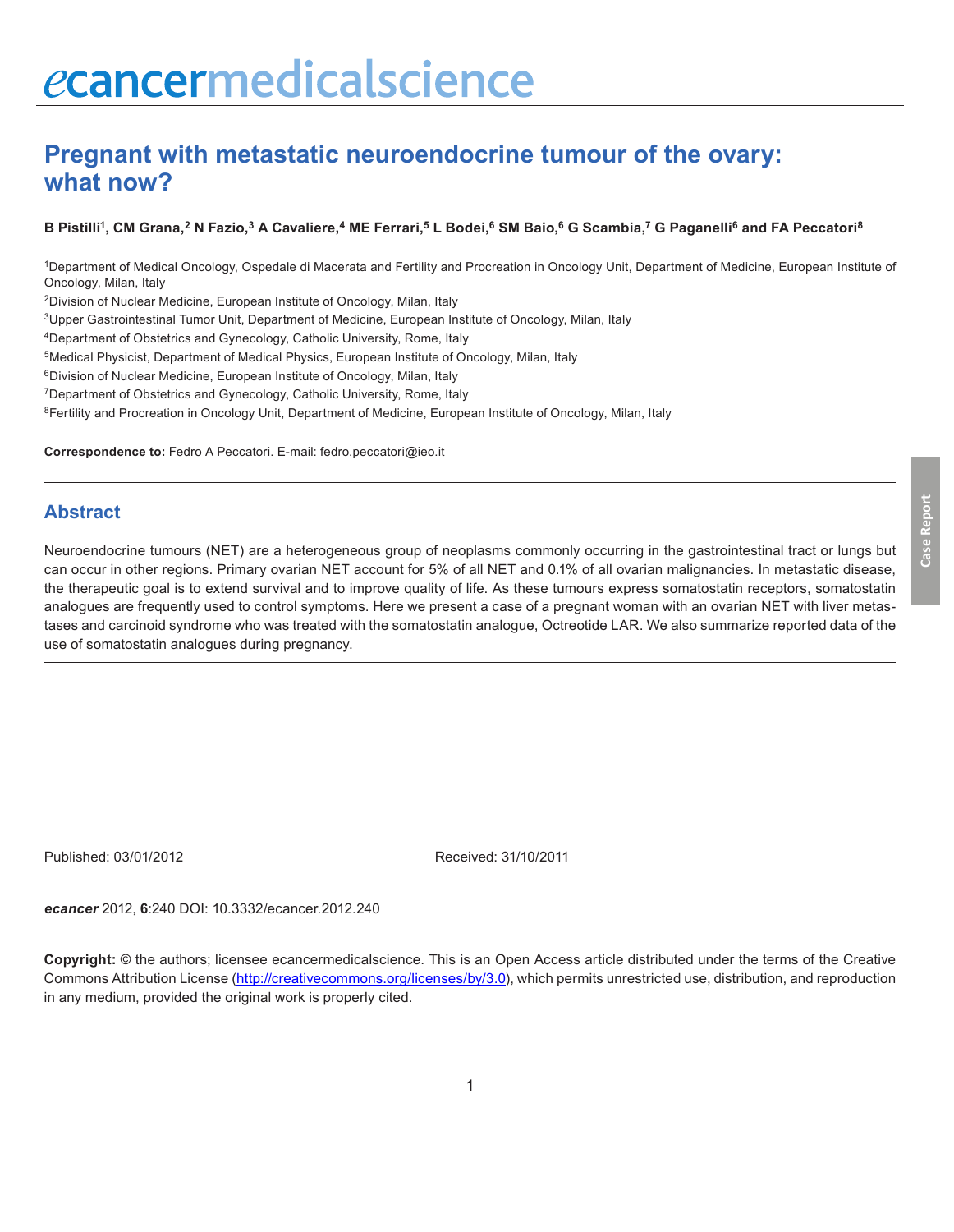### **Introduction and background**

Neuroendocrine tumours (NET) are a heterogeneous group of neoplasms commonly located in the gastrointestinal tract or lungs. Their incidence is less than five cases/100.000 per year and it has been increasing over the last three decades [1,2]. Primary ovarian NET account for 5% of NET and 0.1% of all ovarian malignancies [3].Five years overall survival is not well established, but exceeds 70% in some series.

Neuroendocrine cells secrete various hormones (serotonin, histamine, dopamine, substance P, neurotensin, prostaglandins) which are commonly inactivated by liver monoamine oxidases. Approximately 5% of patients affected by metastatic disease experiences carcinoid syndrome: cutaneous flushing, abdominal pain, diarrhoea and bronchospasm. Classical signs and symptoms usually occur when large liver metastases are present or when these amines pass directly into systemic circulation [4]. A carcinoid syndrome has been described in around 30% of ovarian carcinoids [5]. Either short- or long-acting somatostatin analogues (SSA) (Octreotide, Octreotide LAR, lanreotide) are routinely administered for preventing carcinoid syndrome and for inhibiting tumour growth [6,7]. Moreover, in last decade treatment with radioactive-labelled somatostatin analogues [90-Y-DOTATOC and <sup>177</sup>LuDOTATATE] have been developed in order to improve symptoms of hormone hypersecretion and slow tumour growth [8,9].

Although the average age of carcinoid patients is 60 years, diagnosis can occur also during reproductive age [1,4]. Due to the changes in reproductive behaviour, with increased age at first and subsequent pregnancies and to the long-term survival of patients with NET, it is not exceptional that patients ask for advice about pregnancy or that they face unexpected pregnancies during treatments.

Few data on clinical and biological effects of SSA during pregnancy have been reported so far. In most cases, the drug is withdrawn before a planned pregnancy or immediately after its confirmation [10]. However, there are a number of published reports on pregnant acromegalic women, who received SSA either throughout the whole pregnancy or during part of it [11–13].

#### **The clinical case**

A nulliparous 31-year-old woman affected by ovarian NET with liver metastases and carcinoid syndrome was found to be 6 weeks pregnant by urine HCG test, while on Octreotide LAR 30 and 2 months after the 6th cycle of peptide receptor radionuclide therapy (PRRT) with <sup>177</sup>Lu-DOTATATE (<sup>177</sup>Lu-DOTA-Tyr3]-octreotate). The patients had regular menses during the previous year, and had not used contraceptive in the last 6 months.

Diagnosis of ovarian NET with liver metastases occurred 7 years earlier, when she started complaining of generalized flushing, diarrhoea and abdominal pain. In 2003, after a diagnostic laparotomy, she received six cycles of cisplatin and etoposide every 3 weeks with partial tumour regression, followed by Octreotide LAR (30 mg per month).

In September 2008, after hepatic and pelvic disease progression, she underwent right ovariectomy and peritoneal node dissection. Histological examination confirmed a NET involving the right ovary, with a proliferation index of 10% (Ki-67). Subsequently, she received PRRT with <sup>177</sup>Lu-DOTATATE associated with intra muscular monthly Octreotide LAR. Three months after the sixth cycle of PRRT, (cumulative activity dose 22.42 GBq – 606 mCi) ([Figure 1A\)](#page-2-0) an unplanned pregnancy was found. A dosimetric evaluation confirmed a very low risk of uterine irradiation (< 1 m Sv) at conception.

After onset of pregnancy, she experienced a significant worsening of symptoms, consisting of recurrent flushing, abdominal cramping, diarrhoea, severe orthostatic hypotension. No biochemical evaluation of vasoactive amines was performed. The patient was informed within a multi-disciplinary consultation about the possible maternal risks of continuing pregnancy and withdrawing SSA. The patient was also informed about the paucity of clinical data on the effects of Octreotide LAR on foetal integrity and growth. According to her desire to maintain the pregnancy, Octreotide LAR was stopped, oxatomide and ranitidine were started to limit symptoms associated with carcinoid syndrome and short-acting somatostatin analogue was suggested in case of worsening of maternal symptoms. However, spontaneous abortion occurred at 12th week of pregnancy, before any short-acting somatostatin analogue administration was attempted. Soon after miscarriage, the patient experienced a dramatic improvement in symptoms, with complete resolution of flushing.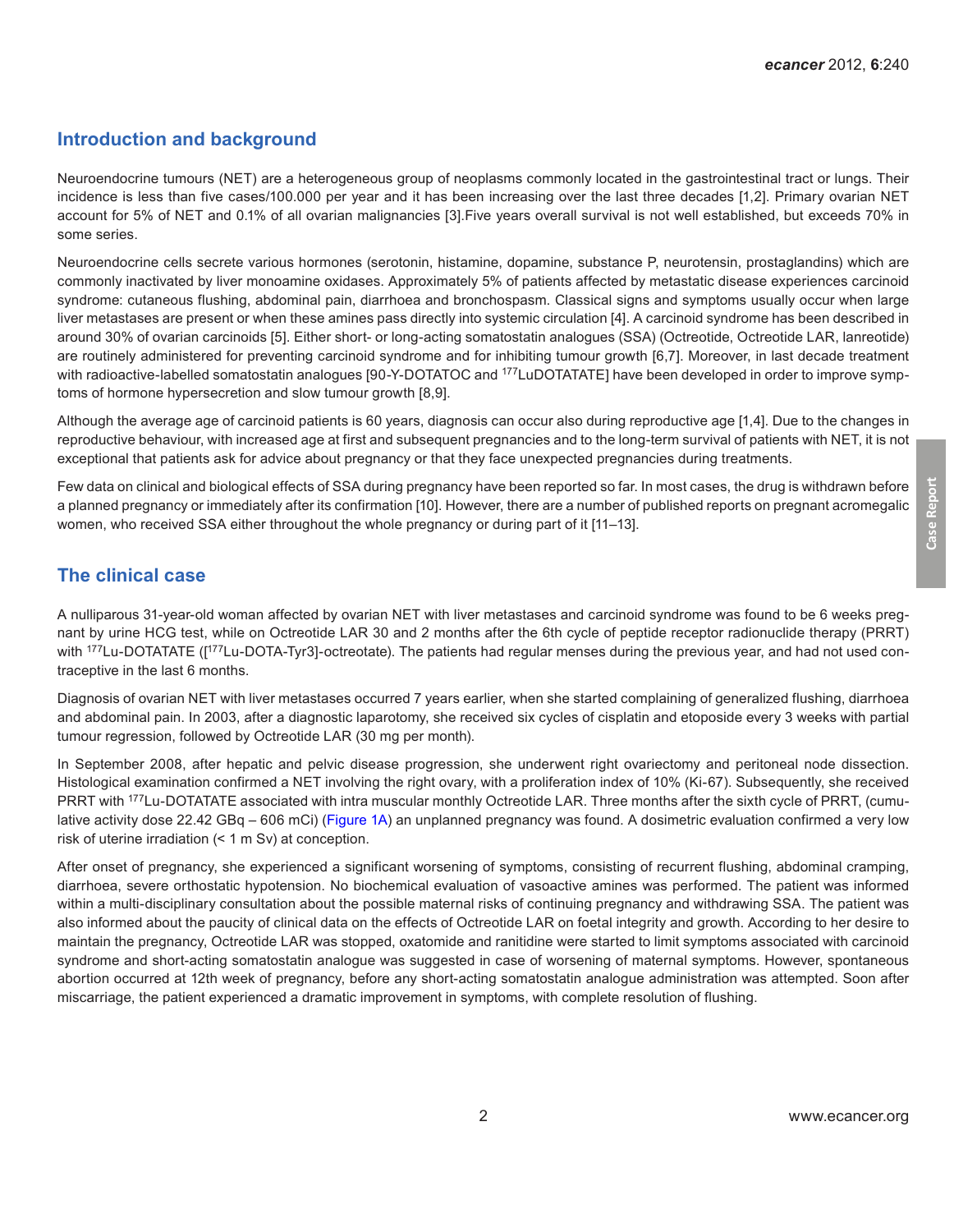<span id="page-2-0"></span>After uterine revision, which yielded endometrial tissue without any embryonic residual, PRRT was completed with two cycles of <sup>177</sup> Lu-DOTATATE, achieving the total activity of 29.4 GBq (796 mCi) and Octreotide LAR was reintroduced with disease stabilization (Figure 1B). On her last clinical examination, 8 years after diagnosis, the patient, in good clinical condition, firmly expressed her desire to have a child in the next future, although she had concerns about the risk of symptoms worsening and flushing recurrence, as experienced in her previous gestation. Moreover, we discussed with her the new therapeutical strategies in order to further control the disease, as she has reached the maximum administrable activity of <sup>177</sup>Lu-DOTATATE.

#### **Discussion and conclusions**

Generally, NET are slow-growing malignancies. Even when metastases occur, they often exhibit an indolent clinical course, with an overall 5-year survival of 67%, across all stages and sites [1].Although the median age at diagnosis is usually in the sixth decade, they might



**Figure 1: Whole-body scan with 177Lu-DOTATATE performed 3 months before pregnancy and after the 6th cycle of PRRT (A) and after the 8th cycle of PRRT (B).**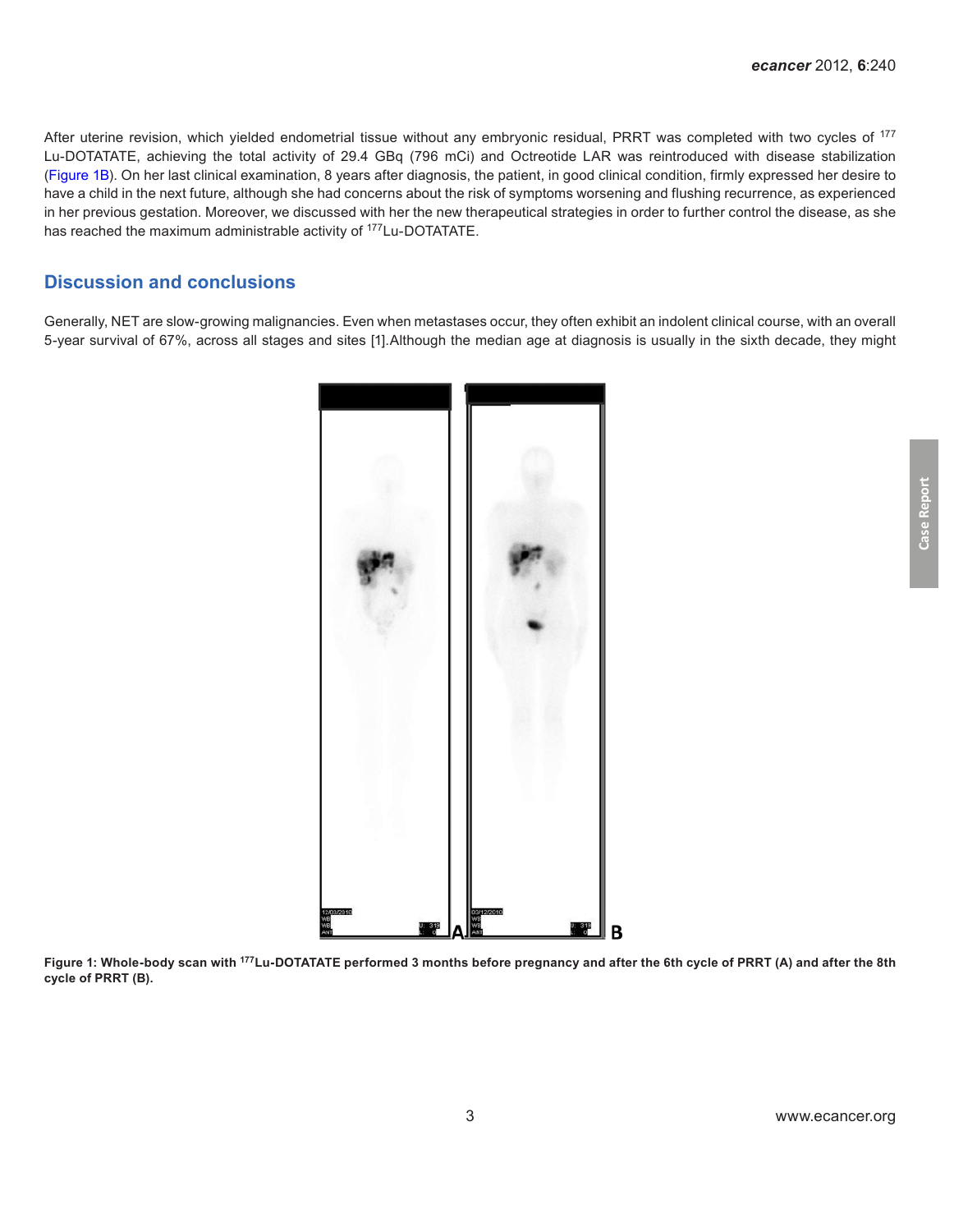**Case Report**

Case Report

occur also in young women, particularly when they involve the appendix or the ovary. Few anecdotal cases of NET in pregnancy have been reported in literature: most of them did not require treatment with somatostatin analogues, because of non-functioning tumours or because radical surgical resection was performed. Regarding the safety and feasibility of SSA in pregnancy, limited data are available, mainly on acromegalic patients (Table 1). Fassnacht and colleagues [11] reported the case of a young acromegalic woman who received Octreotide LAR throughout her pregnancy. RIA assessment of Octreotide in umbilical cord blood indicated a substantial materno-foetal circulation of the drug. Nevertheless, both placenta and foetus developed normally. Maffei and colleagues [13] described the case of an acromegalic woman treated with high dose of short-acting Octreotide throughout the whole pregnancy. A transient decrease in uterine artery flow after Octreotide injections was detected, without effects on pregnancy and foetal development. Finally, Boulanger *et al* reported an uneventful pregnancy in a patient affected by pancreatic beta cell hyperplasia (nesidioblastosis) treated with Octreotide during the whole gestation[14].

Despite the expression of all five somatostatin receptors (SST1, SST2, SST3, SST4 and SST5) in human placenta of acromegalic and healthy women, a very low SSA binding to placenta and umbilical cord tissues has been observed. Previous in vitro and in vivo studies demonstrated that SSA bound with low affinity to human placental receptors and the absence of changes in human placental growth hormone (hPGH) and insulin growth factor-I (IGF-I) during Octreotide treatment in pregnancy [12]. Based on these findings, we told the patient that information about safety and feasibility of SSA during pregnancy were limited and suggested short-acting SSA, because this formulation is better manageable if any pregnancy complication occurs.

However, other aspects should be taken into account in pregnant women affected by functioning neuroendocrine tumours. Pregnancy induces an altered endocrinal milieu which could influence tumour progression, particularly when an endocrine responsive tumour is present. No data about NET progression during pregnancy have been reported (14, 20), but caution is mandatory. Our patient experienced an increase in carcinoid syndrome which significantly worsened during gestation. A similar finding was described by others in patients diagnosed with acromegaly or carcinoid syndrome during pregnancy [13,15]. Consistently high levels of vasoactive peptides have

| <b>Authors</b> | <b>Mother disease</b>   | Number of<br>pregnancies | <b>Type of SSA dose</b>                                        | SSAs exposure period/<br>total week of exposure    | <b>Delivery</b> | Miscarriage/<br>complications         |
|----------------|-------------------------|--------------------------|----------------------------------------------------------------|----------------------------------------------------|-----------------|---------------------------------------|
| Cozzi R [10]   | Acromegaly              | 2/7                      | Lanreotide                                                     | 1st trimester/4 weeks                              | At term         | none                                  |
| Fassnacht [11] | Acromegaly              | 1                        | Octreotide LAR 10-20 mg                                        | Whole pregnancy                                    | 38th week       | Foetal growth<br>retardation          |
| Maffei [13]    | Acromegaly              | $\mathbf{1}$             | Octreotide 100 µg/1-2 h<br>(1200-2400 µg/24 h)                 | Whole pregnancy                                    | 38th week       | None                                  |
| Le [15]        | Carcinoid<br>syndrome   | 1                        | Octreotide LAR and<br>Octreotide 25 µg/h iv<br>during delivery | Partial gestation (unknown<br>period) and delivery | 37th week       | Mild foetal<br>metabolic<br>alkalemia |
| deMenis [18]   | Acromegaly              | $\mathbf{1}$             | Lanreotide 30 mg                                               | 1st trimester/4 weeks                              | 38th week       | None                                  |
| Mikhail [19]   | Acromegaly              | $\mathbf{1}$             | Octreotide 100 µg t.i.d.                                       | Whole pregnancy                                    | 38th week       | None                                  |
| Mozas [20]     | Acromegaly              | $\mathbf{1}$             | Octreotide 100 µg t.i.d.                                       | 1st and 2nd trimester/24<br>weeks                  | ns              | None                                  |
| Caron [21]     | TSH-<br>macroadenoma    | 1                        | Octreotide 300 µg die<br>(continuous infusion)                 | 1st and 3rd trimester/28<br>weeks                  | 8th month       | None                                  |
| Boulanger [14] | <b>Nesidioblastosis</b> | 1                        | Octreotide $1000 \mu$ g in the<br>first trimester              | Whole pregnancy                                    | 32 weeks        | None                                  |

#### **Table 1: Previously reported data of SSAs treatment while on pregnancy**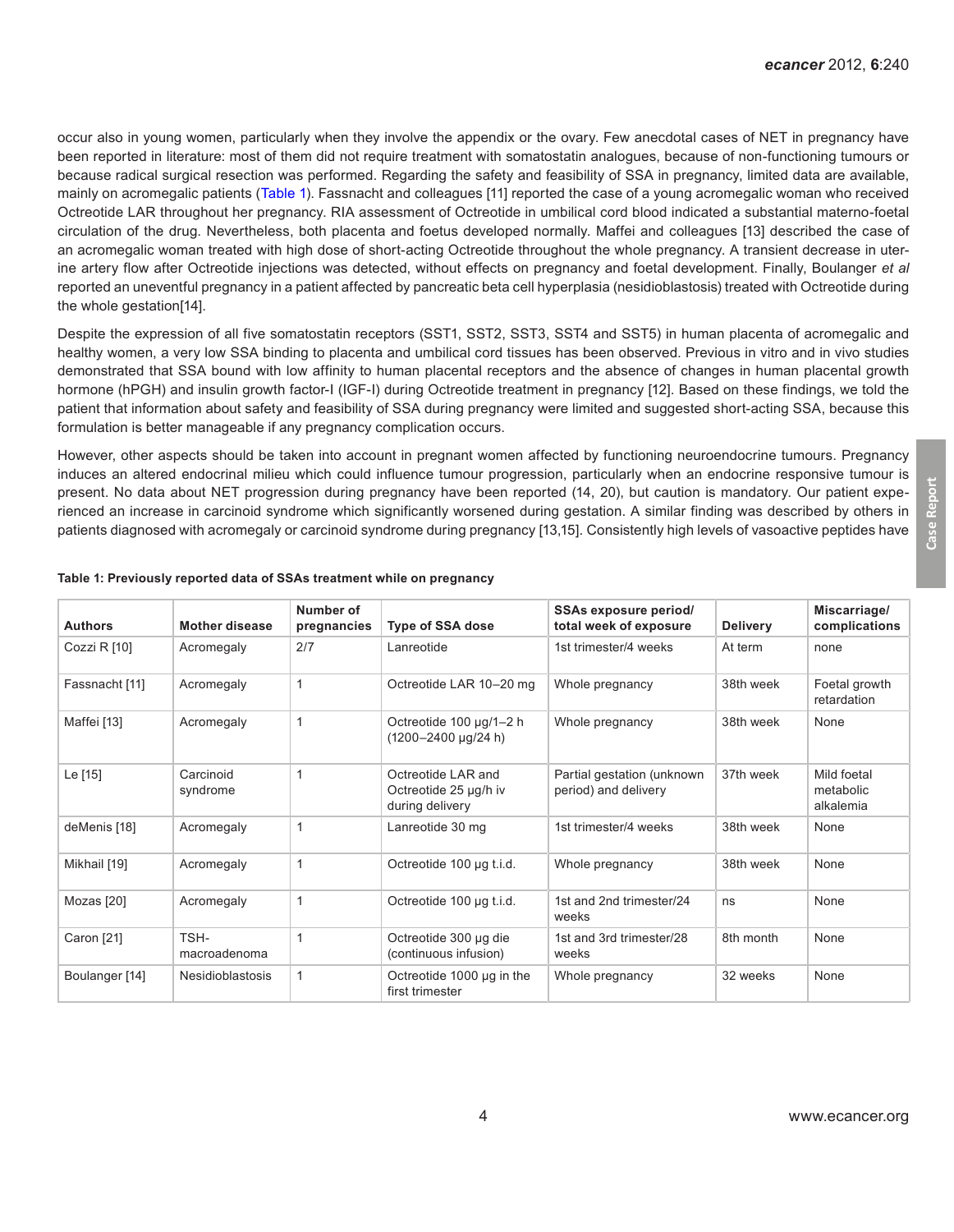been associated with late onset cardiac lesions in 50–60% of patients with carcinoid syndrome [16]. 5-HIAA (5-hydroxyindolacetic acid) and serotonin levels correlate with the risk of developing right cardiac fibrosis and mitral valve stenosis. Somatostatin analogues are the mainstay of treatment in these cases. Thus, cardiac function and potential effects of SSA withdrawn should be accurately evaluated in pregnancy, also considering the cardiac load induced by pregnancy. Recently, the placental production of serotonin was described in pregnant women. Low maternal serotonin levels might influence foetal neurogenesis, including forebrain development, and were possibly related to mental disorders in adult offsprings[17]. A possible foetal neurotoxicity cannot be ruled out when SSA are administered during pregnancy, so this should be addressed during the counselling. Finally, functioning NET might create unexpected hemodynamic changes under anaesthesia. This condition, called carcinoid crisis is a life-threatening variant of carcinoid syndrome, characterized by severe hypotension (rarely hypertension) and bronchospasm. Therefore, an adequate planning of delivery in these patients is strongly recommended [15].

In conclusion, the opportunity of future conception could be considered in women with a history of syndromic NET, but all possible risks of getting pregnant should be critically discussed in details with the patient and a multi-disciplinary support should be offered both before and during pregnancy. Reproductive issues have become more frequent even in patients with rare tumors and caregivers should be ready to face these needs even without the support of solid evidences.

#### **Acknowledgements**

We thank the patient for giving written permission to publish this report and Luciano Latini for fruitful discussion.

#### **References**

- 1. Modlin IM, Lye KD, Kidd M (2003) **A 5-decade analysis of 13,715 carcinoid tumors.** *Cancer* **97** 934–59 PMID: [12569593](http://www.ncbi.nlm.nih.gov/pubmed/12569593) DOI: [10.1002/cncr.11105](http://dx.doi.org/10.1002/cncr.11105)
- 2. Yao JC, Hassan M, Phan A, Dagohoy C, Leary C, Mares JE, Abdalla EK, Fleming JB, Vauthey JN, Rashid A, Evans DB (2008) **One hundred years after "carcinoid": epidemiology of and prognostic factors for neuroendocrine tumors in 35,825 cases in the United States.** *J Clin Oncol* **26** 3063–72
- 3. Lagoudianakis EE, Markogiannakis H, Karantzikos G, Papadima A, Alevizos L, Manouras A (2008) **Primary insular carcinoid of the ovary.** *Eur J Gynaecol Oncol* **29** 554–5 PMID: [19051836](http://www.ncbi.nlm.nih.gov/pubmed/19051836)
- 4. Zuetenhorst JM, Taal BG (2005) **Metastatic carcinoid tumors: a clinical review.** *Oncologist* **10** 123–31 PMID: [15709214](http://www.ncbi.nlm.nih.gov/pubmed/15709214) DOI: [10.1634/theoncologist.10-2-123](http://dx.doi.org/10.1634/theoncologist.10-2-123)
- 5. Davis KP, Hartmann LK, Keeney GL, Shapiro H (1996) **Primary ovarian carcinoid tumors.** *Gynecol Oncol* **61** 259–65 PMID: [8626144](http://www.ncbi.nlm.nih.gov/pubmed/8626144) DOI: [10.1006/gyno.1996.0136](http://dx.doi.org/10.1006/gyno.1996.0136)
- 6. Rubin J, Ajani J, Schirmer W, Venook AP, Bukowski R, Pommier R, Saltz L, Dandona P, Anthony L (1999) **Octreotide acetate longacting formulation versus open-label subcutaneous octreotide acetate in malignant carcinoid syndrome.** *J Clin Oncol* **17** 600–6 PMID: [10080605](http://www.ncbi.nlm.nih.gov/pubmed/10080605)
- 7. Rinke A, Müller HH, Schade-Brittinger C, Klose KJ, Barth P, Wied M, Mayer C, Aminossadati B, Pape UF, Bläker M, Harder J, Arnold C, Gress T, Arnold R; PROMID Study Group (2009) **Placebo-controlled, double-blind, prospective, randomized study on the effect of octreotide LAR in the control of tumor growth in patients with metastatic neuroendocrine midgut tumors: a report from the PROMID Study Group.** *J Clin Oncol* **27** 4656–63
- 8. Bodei L, Ferone D, Grana CM, Cremonesi M, Signore A, Dierckx RA, Paganelli G (2009) **Peptide receptor therapies in neuroendocrine tumors.** *J Endocrinol Invest* **32** 360–9 PMID: [19636207](http://www.ncbi.nlm.nih.gov/pubmed/19636207)